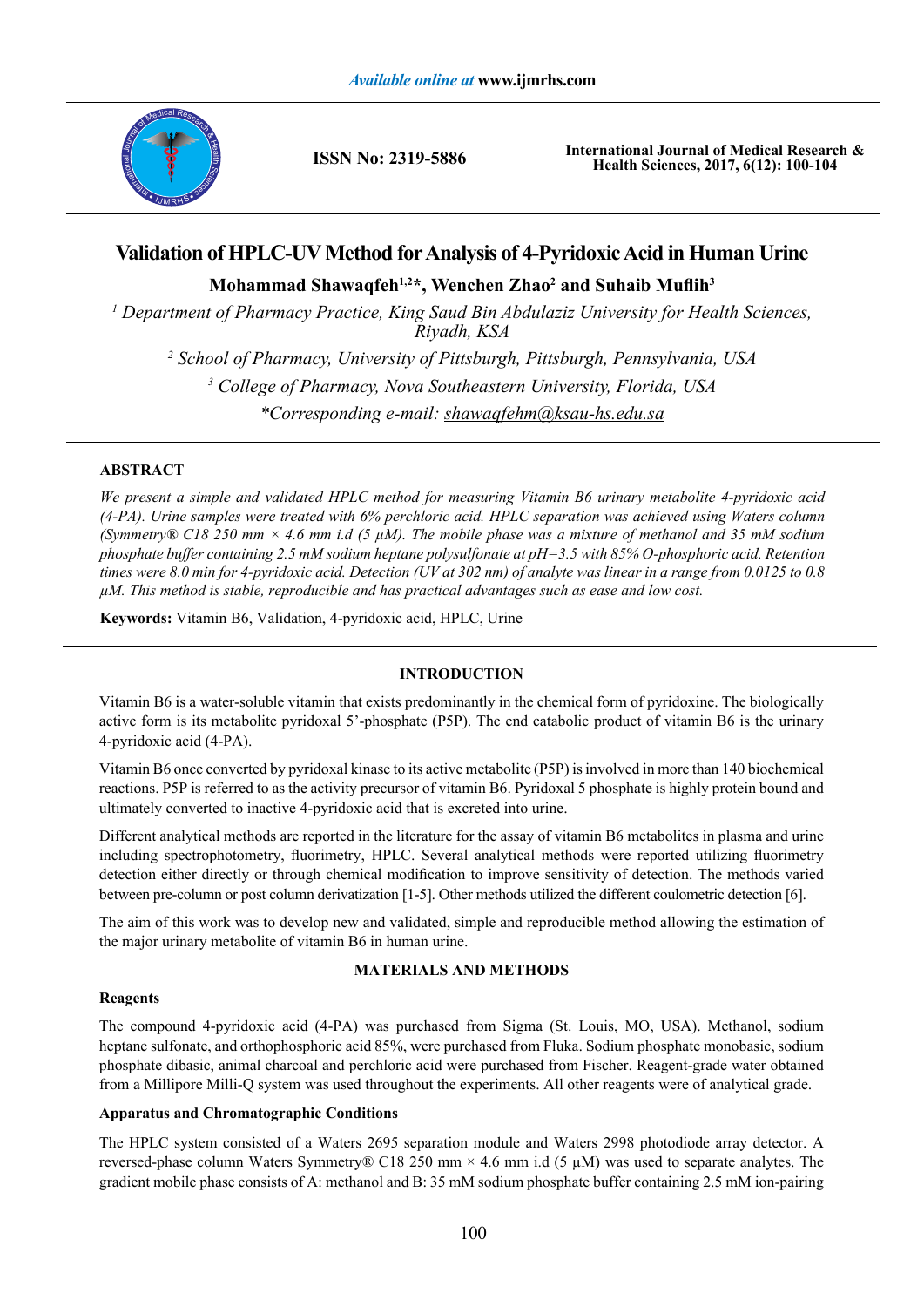sodium heptane polysulfonate at pH=3.5 with orthophosphoric acid 85%. The buffer was sonicated, filtered and degassed prior to run. The flow-rate was 1 ml/min for a 10-minute run time. The temperatures of column were held at 25°C. Injection volume was 50 µL. The detector was set at 302nm.

## **Preparation of Solutions**

Stock solution of 4-pyridoxic acid (1 mM) was prepared dissolving the drug in water. Stock solution was further diluted with charcoal pre-treated urine to working standard solutions ranging from 0.0125  $\mu$ M to 0.8  $\mu$ M. All solutions were stored at -80°C to simulate the storage conditions of the study samples and were stable for at least 2 months. Quality control samples were prepared in a separate weighing of 4-PA.

#### **Sample Preparation**

All urine samples were treated by 1:1 6% perchloric acid to precipitate proteins and impurities. After mixing (30s on a vortex mixer) and centrifugation (5 min at  $10000\times g$ ), the supernatant was transferred to another 5 min at  $10000\times g$ . Then, 100-μl aliquots of supernatant were transferred to HPLC vials and 50 μl of this mixture was injected into the HPLC system.

#### **RESULTS AND DISCUSSION**

Validation of the method was performed according to latest FDA guidelines [7].

### **Selectivity and Sensitivity**

Six blank urine obtained from six different sources were analyzed according to the procedure previously described, in order to evaluate method specificity.



**Figure 1 Chromatogram of 4-pyridoxic acid urine (0.8 µM)**

HPLC-UV peak areas detected at the retention times of the analytes of interest were measured; calibration curves equations were used to determine 'virtual' mean analyte concentrations (Figure 1).

#### **Linearity**

Matrix-based calibration standards, in the range of  $0.0125 \mu M - 0.8 \mu M$ , were independently prepared and analyzed, in three different days (lowest standard in triplicate). For each curve, the absolute peak areas of the analyte 94-pyridoxic acid) were plotted against the nominal concentrations. Calibration curves were generated by blotting Area (y-axis) with concentration (x-axis) (Figure 2).

Correlation coefficient of linear fit curve for 4-pyridoxic acid obtained from data was greater than 0.99. The accuracy and precision data from back calculated calibration standards demonstrate suitability of the calibration method. Deviations from the nominal concentrations and CV values were from 1 to 16% and 3.8 to 17.5% for all concentration levels respectively.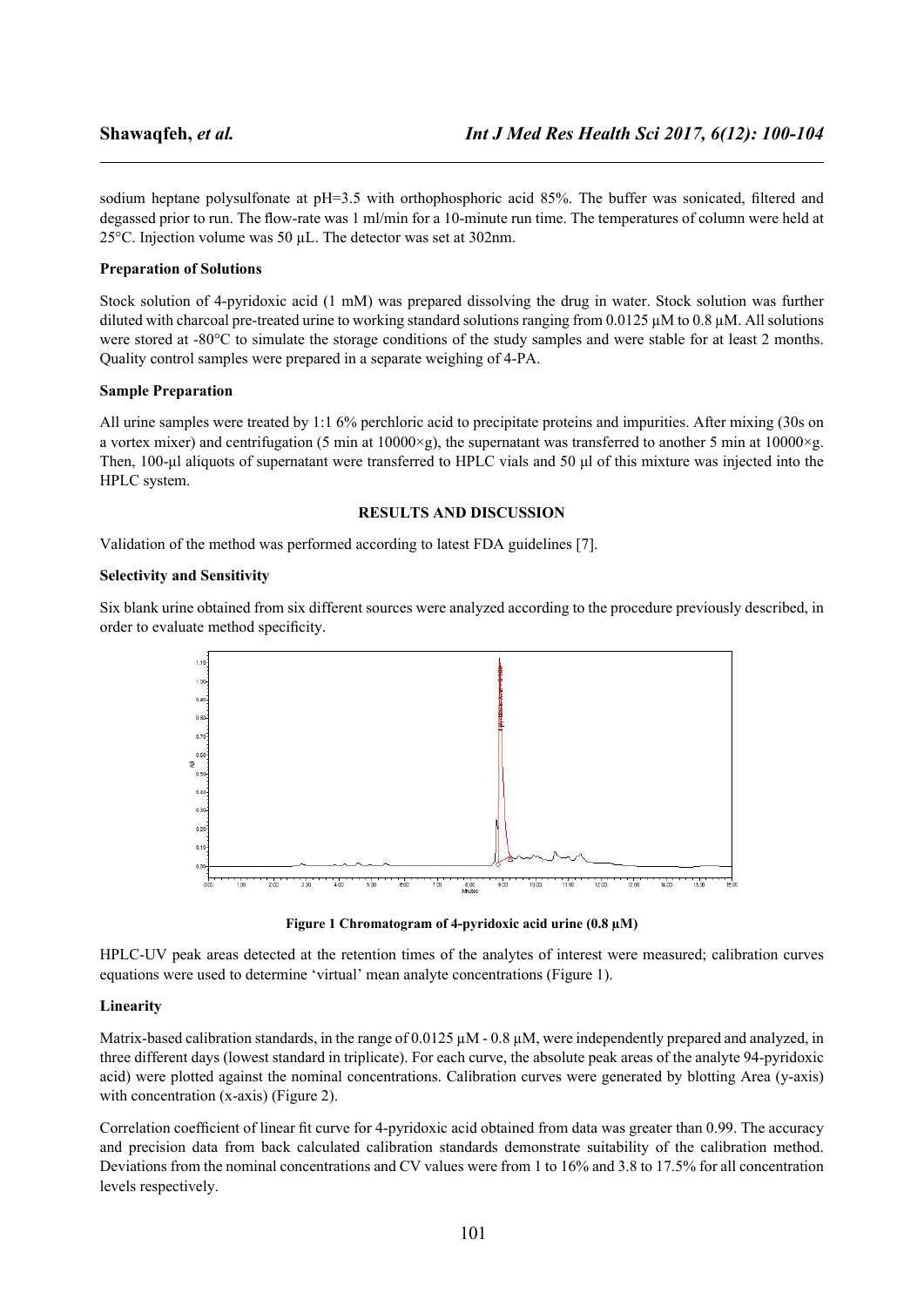

**Figure 2 Calibration curve of 4-pyridoxic acid in urine**

The accuracy and precision of the analytical method were evaluated by analyzing quality control samples at three concentration levels (QCH 0.5  $\mu$ M, QCM 0.25  $\mu$ M, QCL 0.05  $\mu$ M). Six of both QCH and QCM level and twelve of QCL level were analyzed daily for three runs. The calculated mean concentration was used to express accuracy (% deviation):

% deviation = 
$$
\frac{(Calculated\ concentration\ value - Reference\ concentration)}{Reference\ Concentration} \times 100
$$

Means, standard deviations and coefficients of variation were calculated from QC values and used to estimate the intra- and inter-day precision:

% Coefficient of Variation =  $\frac{\text{Standard deviation of calculated Concentrations}}{\text{Mean of calculated concentrations}} \times 100$ 

The obtained values for accuracy and precision were within FDA requirements. The mean intra- and inter-day accuracy and precision for the back calculated concentrations for QCM and QCH samples were within 15% and for QCL samples were within 20% (Tables 1 and 2).

|     | Theoretical concentration (ng/ml) Calculated concentration ng/ml $\pm$ SD Precision CV% Accuracy % Recovery % $\pm$ SD |      |        |             |
|-----|------------------------------------------------------------------------------------------------------------------------|------|--------|-------------|
| 25  | 26.286(1.73)                                                                                                           | 7.12 | 5.1    | 86.1 (3.29) |
| 50  | 51.543 (1.70)                                                                                                          | 3.18 | 3.1    | 94.7(2.91)  |
| 100 | 107.33(0.33)                                                                                                           | 0.3  | 7.3    | 99.9(1.80)  |
| 200 | 196.75(2.30)                                                                                                           | 1.18 | $-1.6$ | 90.2(5.61)  |
| 300 | 297.57 (5.01)                                                                                                          | 1.69 | $-0.8$ | 91.3(1.40)  |
| 400 | 384.47 (3.88)                                                                                                          | 1.02 | $-3.9$ | 81.1(0.90)  |
| 500 | 518.50 (7.82)                                                                                                          | 1.49 | 3.7    | 89.8 (1.87) |

**Table 1 Recovery, accuracy, and intra-day precision**

#### **Table 2 Recovery, accuracy, and inter-day precision**

|     | Theoretical concentration (ng/ml) Calculated concentration $ng/ml \pm SD$ Precision CV % Accuracy % Recovery % $\pm SD$ |      |        |             |
|-----|-------------------------------------------------------------------------------------------------------------------------|------|--------|-------------|
| 25  | 23.959 (1.68)                                                                                                           | 7.12 | $-4.2$ | 92.6(3.32)  |
| 50  | 54.536 (1.75)                                                                                                           | 3.18 | 9.1    | 98.6 (2.99) |
| 100 | 107.72(0.38)                                                                                                            | 0.3  | 7.7    | 99.1 (1.92) |
| 200 | 193.61 (2.42)                                                                                                           | 1.18 | $-3.2$ | 98.3 (5.58) |
| 300 | 301.16(5.11)                                                                                                            | 1.69 | 0.4    | 92.4(1.25)  |
| 400 | 382.65 (3.98)                                                                                                           | 1.02 | $-4.3$ | 82.2(1.12)  |
| 500 | 528.94 (7.91)                                                                                                           | 1.49 | 5.8    | 90.6(1.83)  |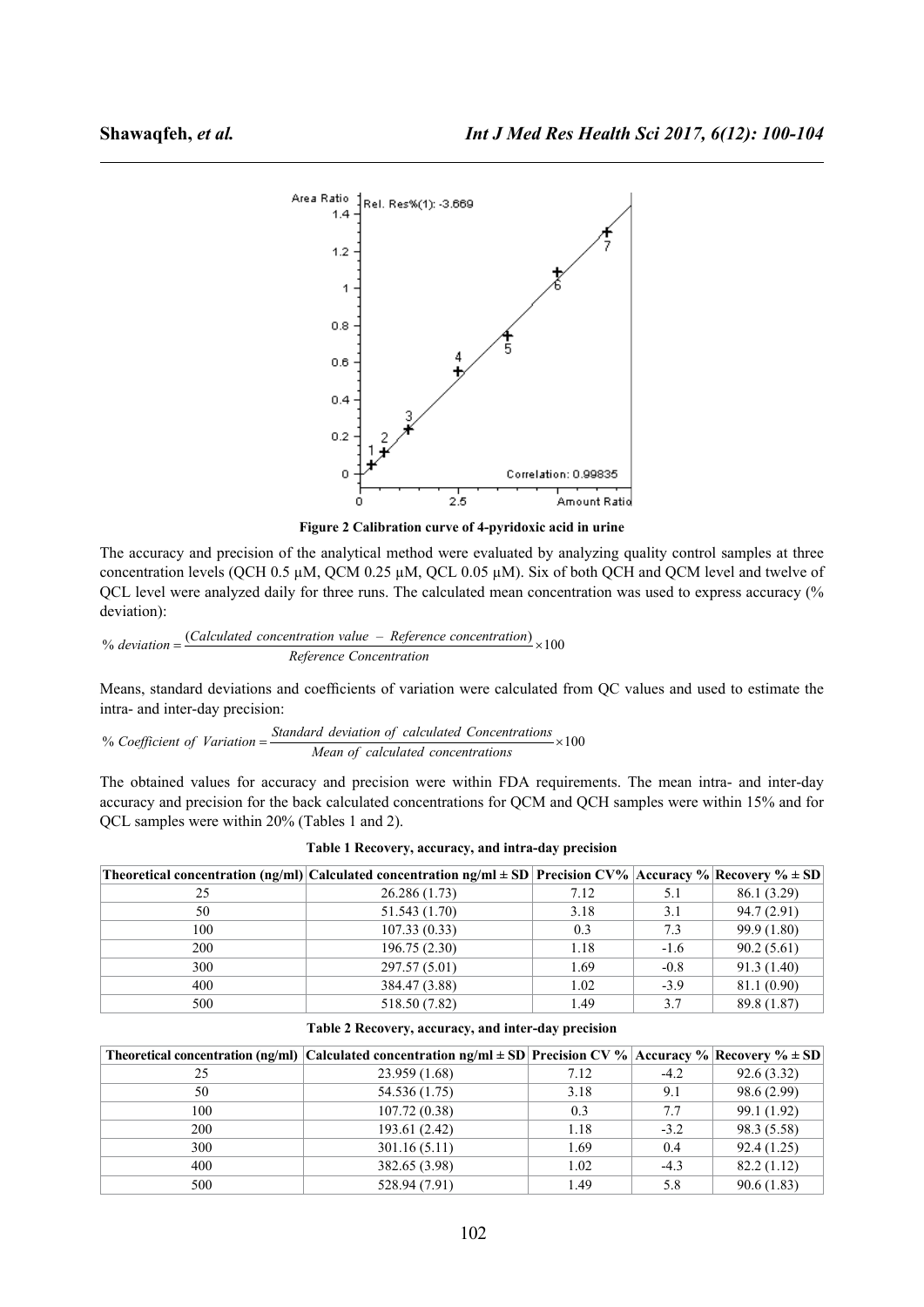## **Carry-over**

Carry-over was evaluated by placing vials of blank mobile phase at different locations in the analysis set specially after the highest standard and QC. There was no carry-over evident in any of the blank reagent samples proved by absence of the peaks in chromatogram.

## **Recovery**

Matrix recovery of 4-PA from urine was assessed by spiking additional analyte into water at the same concentrations of the quality controls. Two spiked samples of each concentration (QCL and QCH) were analyzed using standard curves generated from urine based standards as described previously. Matrix recovery after extraction was compared with original concentration, which was defined as 100%. Means, standard deviations and coefficients of variation were calculated. QCL recovery from urine was about 76% vs 104% from water and QCH recovery was about the same from both water and urine samples.

## **Stability**

Bench-top short-term stability after 1 h and 4 h at room temperature was studied to verify if 4-pyridoxic acid degrade over the course of analyses. Short-term stability was evaluated by analyzing triplicate of both QCL and QCH kept at room temperature before the extraction step.

The autosampler stability was evaluated by leaving triplicates of both QCL and QCH samples for 24 h.

Long-term stability was studied in order to ensure that 4-pyridoxic acid in urine samples does not undergo degradation in the storage conditions before being analyzed. Hence, long-term stability was studied on triplicates of matrix-based QC's (QCL and QCH) stored at −80°C for 3 months.

In addition, Triplicate samples of both QCL and QCH after 3 thaw-freeze cycles were analyzed to evaluate stability.

The stability of analytes (expressed as percentage recovery) at room temperature for 1 and 4 hours, in the autosampler for 24 hours, in the storage conditions after 3 months, and after 3-thaw-freeze cycles was evaluated by comparing the back calculated concentration to that of the nominal concentration.

The obtained results, show that 4-pyridoxic acid is stable under tested conditions without a relevant loss. All recovery values were within acceptable range.

## **Dilution Analysis**

Individual samples were prepared for the linearity of dilution analysis at a concentration of 2x HQC. Aliquots of the samples were then diluted 1:1, 1:2, and 1:4 with blank urine prior to analysis. Each dilution level was processed in triplicate and back calculated against the reference concentration. The mean accuracy and precision obtained for all dilution levels was within  $\pm 15\%$  according to FDA guidelines.

## **CONCLUSION**

An analytical methodology for quantification of 4-pyridoxic acid in urine is described. Full validation according to the FDA guidelines was performed, and the limit of quantification level of  $0.0125 \mu M$  was reached for 4-pyridoxic acid, with accuracy and precision levels within FDA requirements.

This method is suitable for the estimation of 4-pyridoxic acid in urine samples as a precursor of vitamin B6 status. It can be useful as a non-invasive technique to monitor vitamin B6 metabolites especially in patients who may experience deficiency due to high rate of degradation like in small bowel transplantation.

## **DECLARATIONS**

## **Conflict of Interest**

The authors and planners have disclosed no potential conflicts of interest, financial or otherwise.

## **REFERENCES**

[1] Kimura, Mieko, Kazunori Kanehira, and Katsuhiko Yokoi. "Highly sensitive and simple liquid chromatographic